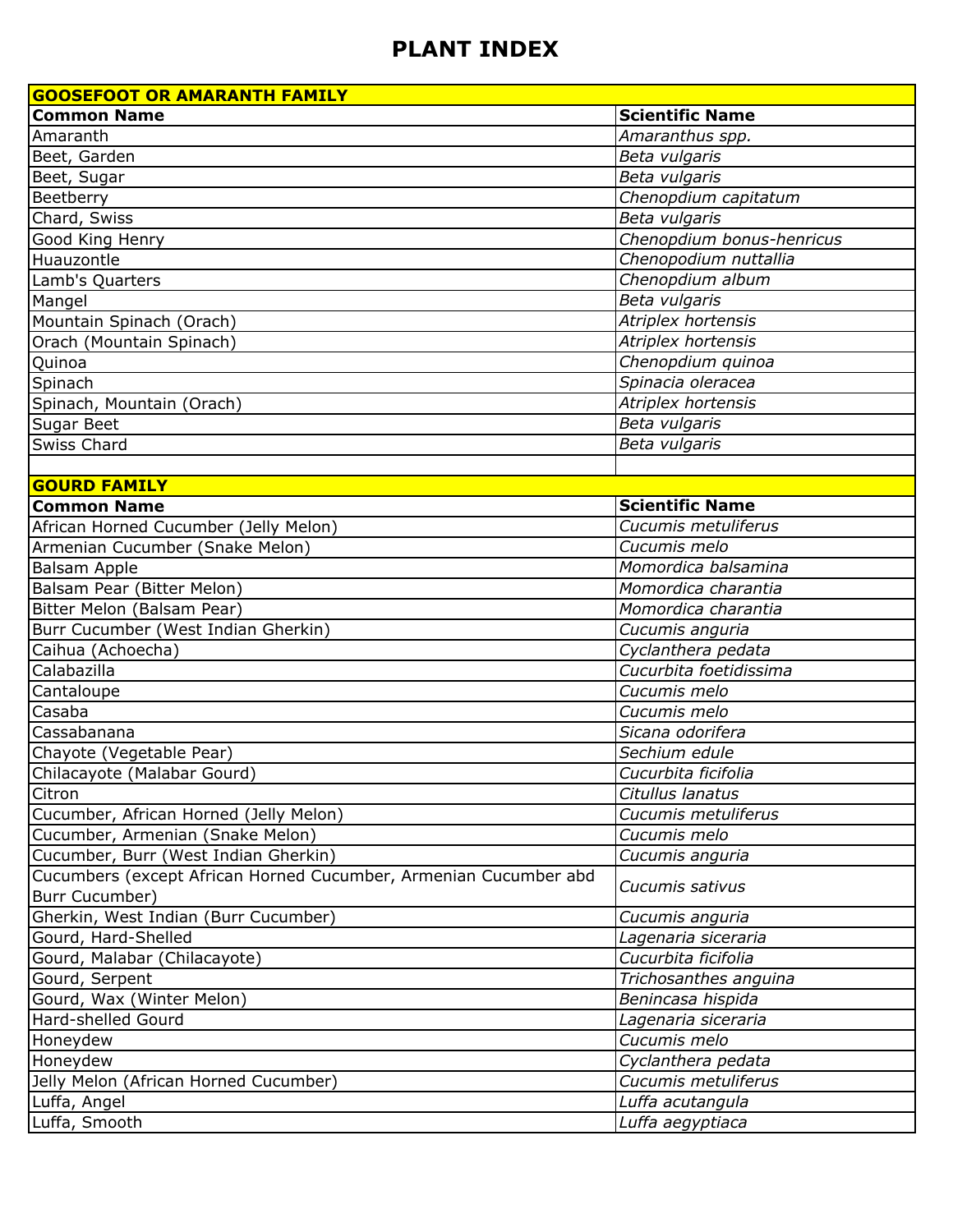| Malibar Gourd (Chilacayote)                                             | Cucurbita ficifolia    |
|-------------------------------------------------------------------------|------------------------|
| Melon, Bitter (Balsam Pear)                                             | Momordica charantia    |
| Melon, Jelly (African Horned Cucumber)                                  | Cucumis metuliferus    |
| Melon, Mango (Vine Peach)                                               | Cucumis melo           |
| Melon, Pickling Asian                                                   | Cucumis melo           |
| Melon, Pocket (Vine Pomegranate)                                        | Cucumis melo           |
| Melon, Snake (Armenian Cucumber)                                        | Cucumis melo           |
| Melon, Winter (Wax Gourd)                                               | Benincasa hispida      |
| Muskmelon                                                               | Cucumis melo           |
| Serpent Gourd                                                           | Trichosanthes anguina  |
| Snake Melon (Armenian Cucumber)                                         | Cucumis melo           |
| Squash (acorn, cocozelle, crookneck, scallop, small striped and warted  |                        |
| gourds, vegetable marrow, zucchini)                                     | Cucurbita pepo         |
| Squash (banana, buttercup, winter marrow, hubbard, turban)              | Cucurbita maxima       |
| Squash (butternut, cheese, golden, cushaw)                              | Cucurbita moschata     |
| Squash (green striped cushaw, white cushaw, wild Seroria squash, silver |                        |
| seeded gourd)                                                           | Cucurbita mixta        |
| Vegetable Pear (Chayote)                                                | Sechium edule          |
| Vine Peach (Mango Melon)                                                | Cucumis melo           |
| Vine Pomegranate (Pocket Melon)                                         | Cucumis melo           |
| Watermelon                                                              | Citullus lanatus       |
| Wax Gourd (Winter Melon)                                                | Benincasa hispida      |
| West Indian Gherkin (Burr Cucumber)                                     | Cucumis anguria        |
| Winter Melon (Wax Gourd)                                                | Benincasa hispida      |
|                                                                         |                        |
|                                                                         |                        |
| <b>Lilly or Onion Family</b>                                            |                        |
| <b>Common Name</b>                                                      | <b>Scientific name</b> |
| Chinese Chives (Garlic Chives)                                          | Allium tuberosum       |
| Chives, Common                                                          | Allium schoenoprasum   |
| Chives, Garlic (Chinese Chives)                                         | Allium tuberosum       |
| Garlic                                                                  | Allium sativum         |
| Garlic Chives (Chinese Chives)                                          | Allium tuberosum       |
| Leek                                                                    | Allium ampeloprasum    |
| Multiplier Onions                                                       | Allium cepa            |
| Onion, Japanese Bunching                                                | Allium fistulosum      |
| Onions, Common                                                          | Allium cepa            |
| Onions, Multipliers                                                     | Allium cepa            |
| Rocambole                                                               | Allium sativum         |
| <b>Mustart Family</b>                                                   |                        |
| <b>Common Name</b>                                                      | <b>Scientific Name</b> |
| Arugula                                                                 | Eruca sativa           |
| <b>Black Mustard</b>                                                    | Brassica nigra         |
| Broccoli                                                                | Brassica oleracea      |
| Broccoli Raab                                                           | Brassica rapa          |
| <b>Brussels Sprouts</b>                                                 | Brassica oleracea      |
| Cabbage                                                                 | Brassica oleracea      |
| Cabbage, Chinese                                                        | Brassica rapa          |
| Cauliflower                                                             | Brassica oleracea      |
| Chinese Cabbage                                                         | Brassica rapa          |
| <b>Chinese Mustard</b>                                                  | Brassica rapa          |
| Collards (Collard Greens)                                               | Brassica oleracea      |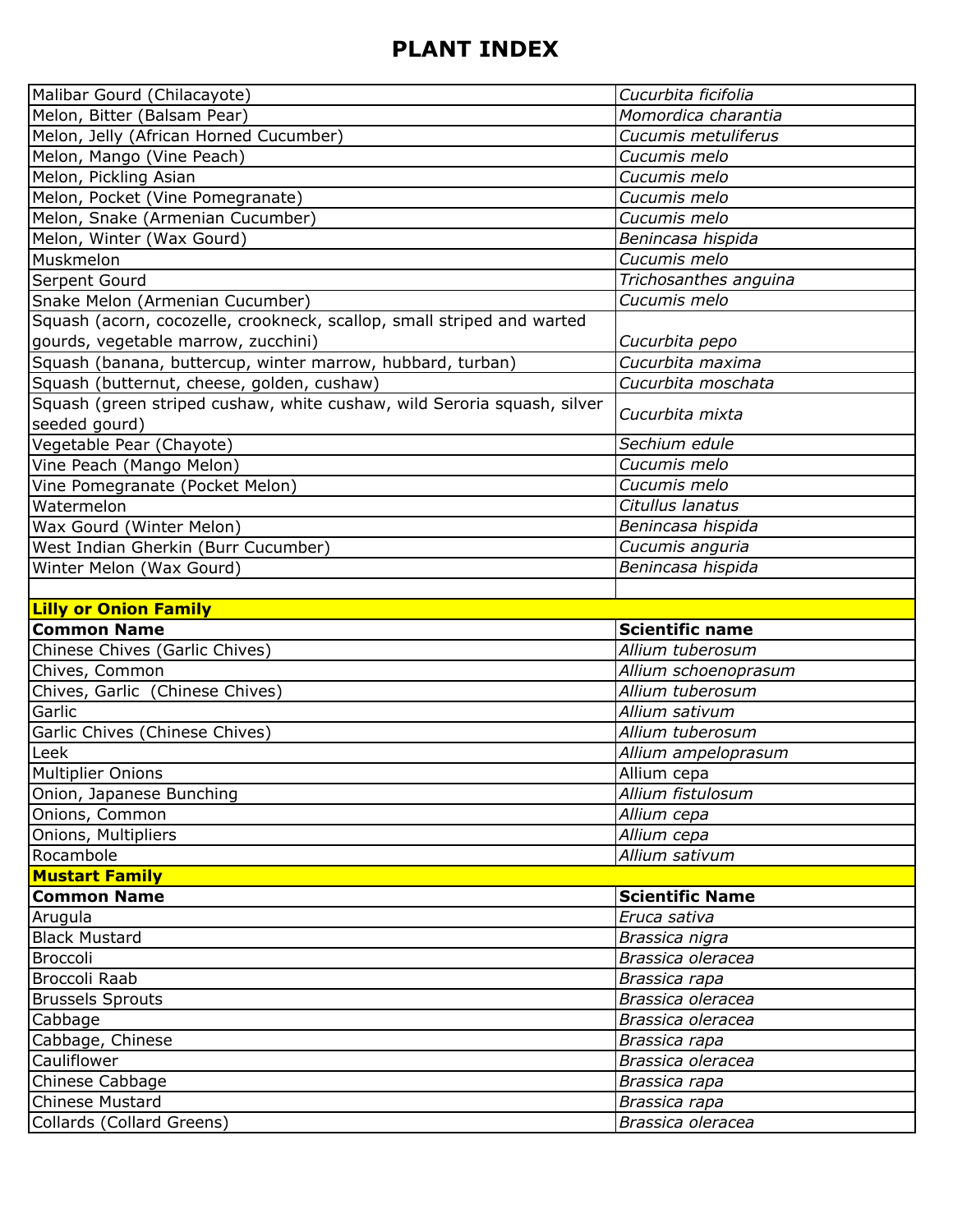| <b>Garden Cress</b>                                                 | Lepidium sativum                       |
|---------------------------------------------------------------------|----------------------------------------|
| Horseradish                                                         | Amoracia rusticana                     |
| Kale                                                                | Brassica oleracea                      |
| Kale, Siberian                                                      | Brassica napus                         |
| Kohlrabi                                                            | Brassica oleracea                      |
| Maca                                                                | Lepidium meyenni                       |
| Mustard Greens                                                      | Brassica juncea                        |
| Mustard, Black                                                      | Brassica nigra                         |
| Mustard, Chinese                                                    | Brassica rapa                          |
| Mustard, Indian                                                     | Brassica juncea                        |
| Mustard, White Flowered                                             | Brassica hirta                         |
| Radish                                                              | Raphanus sativus                       |
| Rape                                                                | Brassica napus                         |
| Rocket (Roquette)                                                   | Eruca sativa                           |
| Rutabaga (Swede Turnip)                                             | Brassica napus                         |
| Sea Kale                                                            | Cramber maritima                       |
| Siberian Kale                                                       | Brassica napus                         |
| Swede Turnip (Rutabaga)                                             | Brassica napus                         |
| Turnip                                                              | Brassica rapa                          |
| Watercress                                                          | Rorippa nasturtiu, var. aquaticum      |
| Watercress, Large Leaf                                              | Rorippa microphylla                    |
|                                                                     |                                        |
| <b>Nightshade Family</b>                                            |                                        |
| <b>Common Name</b>                                                  | <b>Scientific Name</b>                 |
| Cape Gooseberry (Poha)                                              | Physalis peruviana                     |
| Cape Gooseberry, Dwarf (Strawberry Tomato)                          | Physalis pruinosa                      |
| Chinese Lantern                                                     | Lycopersicon pimpinellifolium          |
| Currant Tomato                                                      | Lycopersicon pimpinellifolium          |
| Eggplant                                                            | Solanum melongena                      |
| Garden Huckleberry                                                  | Solanum melanocerasum                  |
| Ground Cherry, Downy (Yellow Husk Tomato)                           | Physalis pubescens                     |
| Ground Cherry, Purple                                               | Physalis subglabrata                   |
| Husk Tomato (Downy Ground Cherry)                                   | Physalis pubescens                     |
| Kellu-uchu                                                          | Capsicum baccatum                      |
| Lantern, Chinese                                                    | Lycopersicon pimpinellifolium          |
| Manazo                                                              | Capsicum pubescens                     |
| Mexican Husk Tomato (Tomatillo)                                     | Physalis ixocarpa                      |
| Naranjilla                                                          | Solanum quitoense                      |
| Nightshade, Common (Poisonberry) - edible                           | Solanum nigrum                         |
| Pepino (Melon Pear)                                                 | Solanum muricatum                      |
| Pepper, Chili                                                       | Capsicum annuum                        |
| Pepper, Squash                                                      | Capsicum frutescens                    |
| Pepper, Sweet                                                       | Capsicum annuum                        |
| Poha (Cape Gooseberry)                                              | Physalis peruviana                     |
| Poisonberry (Common Nightshade) - edible                            | Solanum nigrum                         |
| Potato                                                              | Solanum tuberosum                      |
|                                                                     |                                        |
| Strawberry Tomato (Dwarf Cape Gooseberry)<br>Sunberry (Wonderberry) | Physalis pruinosa<br>Solanum burbankii |
|                                                                     |                                        |
| Tabasco                                                             | Capsicum frutescens                    |
| Tamarillo (Tree Tomato)                                             | Cyphomandra betacea                    |
| Tomatillo (Mexican Husk Tomato)                                     | Physalis ixocarpa                      |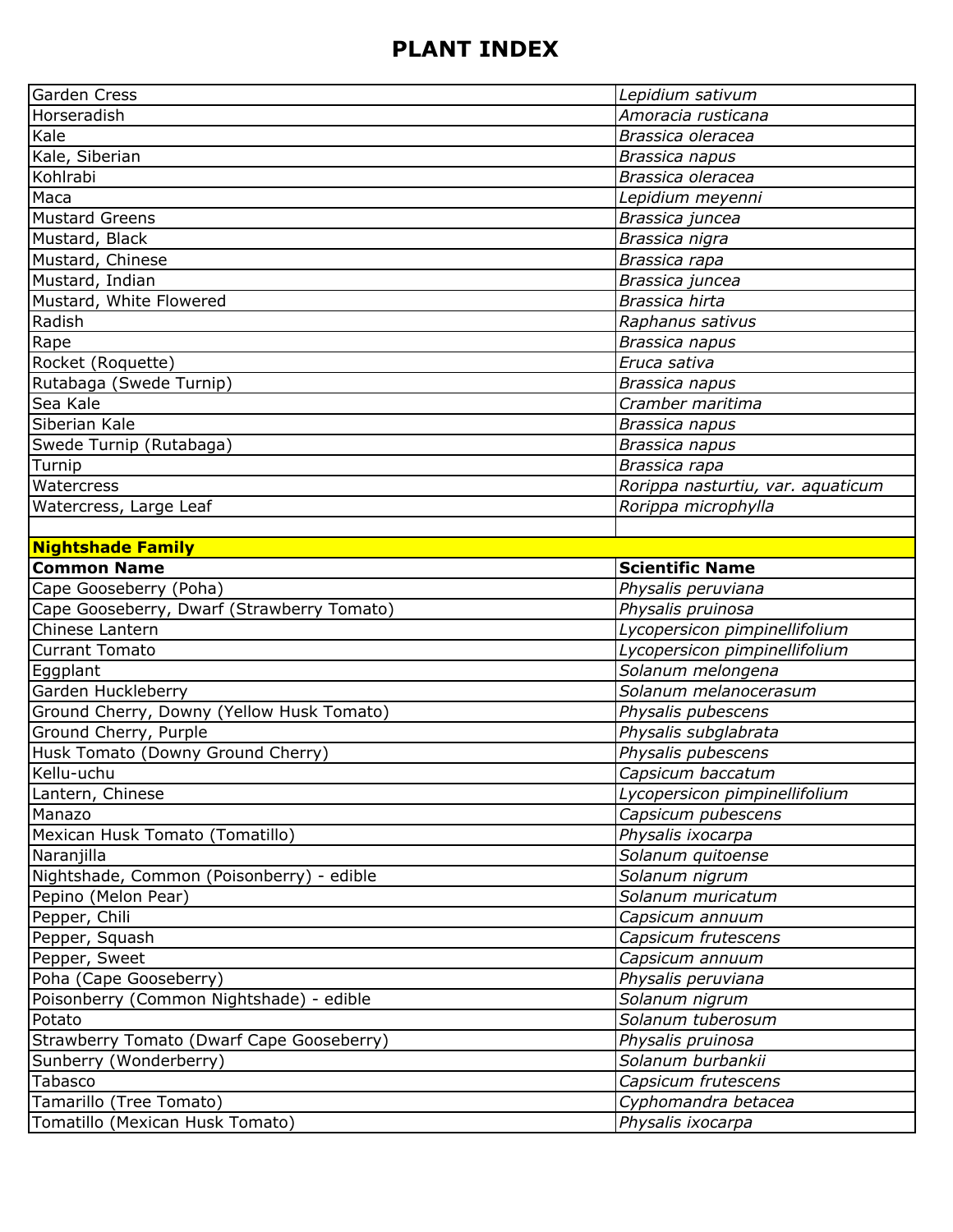| Tomatillo, Wild                            | Physalis philadelphica                                   |
|--------------------------------------------|----------------------------------------------------------|
| Tomato                                     | Solanum lycopersicum                                     |
| Tomato, Currant                            | Lycopersicon pimpinellifolium                            |
| Tomato, Mexican Husk (Tomatillo)           | Physalis ixocarpa                                        |
| Tomato, Strawberry (Dwarf Cape Gooseberry) | Physalis pruinosa                                        |
| Tomato, Tree (Tamarillo)                   | Cyphomandra betacea                                      |
| Tomato, Yellow Husk (Downy Ground Cherry)  | Physalis pubescens                                       |
| Tomato-Fruited Eggplant                    | Solanum integrifolium                                    |
| Tree Tomato (Tamarillo)                    | Cyphomandra betacea                                      |
| Wonderberry (Sunberry)                     | Solanum burbankii                                        |
|                                            |                                                          |
| <b>Parsley Family</b>                      |                                                          |
| <b>Common Name</b>                         | <b>Scientific Name</b>                                   |
| Carrot                                     | Daucus carota                                            |
| Carrot, Peruvian                           | Arracacia xanthorrhiza                                   |
| Celeriac                                   | Apium cerefolium                                         |
| Celery                                     | Apium cerefolium                                         |
| Chervil                                    | Anthriscus cerefolium                                    |
| Cilantro (Coriander)                       | Coriandrum sativum                                       |
| Coriander (Cilantro)                       | Coriandrum sativum                                       |
| Dill                                       | Anethum graveolens                                       |
| Fennel                                     | Foeniculum vulgare                                       |
| Parsley                                    | Petroselinum crispum                                     |
| Parsley Root                               | Petroselinum crispum                                     |
| Parsnip                                    | Pastinaca sativa                                         |
| Peruvian Carrot                            | Arracacia xanthorrhiza                                   |
| Skirret                                    | Sium sisarum                                             |
| Turnip-Rooted Chervil                      | Chaerophyllum bulbosum                                   |
|                                            |                                                          |
| <b>Pea Family</b>                          |                                                          |
| <b>Common Name</b>                         | <b>Scientific Name</b>                                   |
| Adzuki Bean                                | Vigna aconitifolia                                       |
| Ahipa                                      | Pachyrhizus ahipa                                        |
| Asparagus Bean (Yard Long Bean)            | Vigna unguiculata subsp.                                 |
|                                            | sesquipedalis                                            |
| Asparagus Pea                              | Psophocarpus tetragonolobus                              |
| Bean, Adzuki                               | Vigna angularis                                          |
| Bean, Asparagus (Yard Long Bean)           | Vigna unguiculata subsp.                                 |
|                                            | sesquipedalis                                            |
| Bean, Broad (Fava Bean)                    | Vicia faba                                               |
| Bean, Butter (Lima Bean)                   | Phaseolus lunatus                                        |
| Bean, Cluster                              | Cyamposis tetragonolobus                                 |
| Bean, Common                               | Phaseolus vulgaris                                       |
| Bean, Fava (Broad Bean)                    | Vicia faba                                               |
| Bean, Hyacinth                             | Dolichos lablab                                          |
| Bean, Jack                                 | Canavalia ensiformis                                     |
| Bean, Lima (Butter Bean)                   | Phaseolus lunatus                                        |
| Bean, Moth                                 | Vigna aconitifolia                                       |
| Bean, Mung (Green Gram)                    |                                                          |
|                                            | Vigna radiata                                            |
| Bean, Popping (Nunas)<br>Bean, Potato      | Phaseolus vulgaris subsp. nunas<br>Pachyrhizus tuberosus |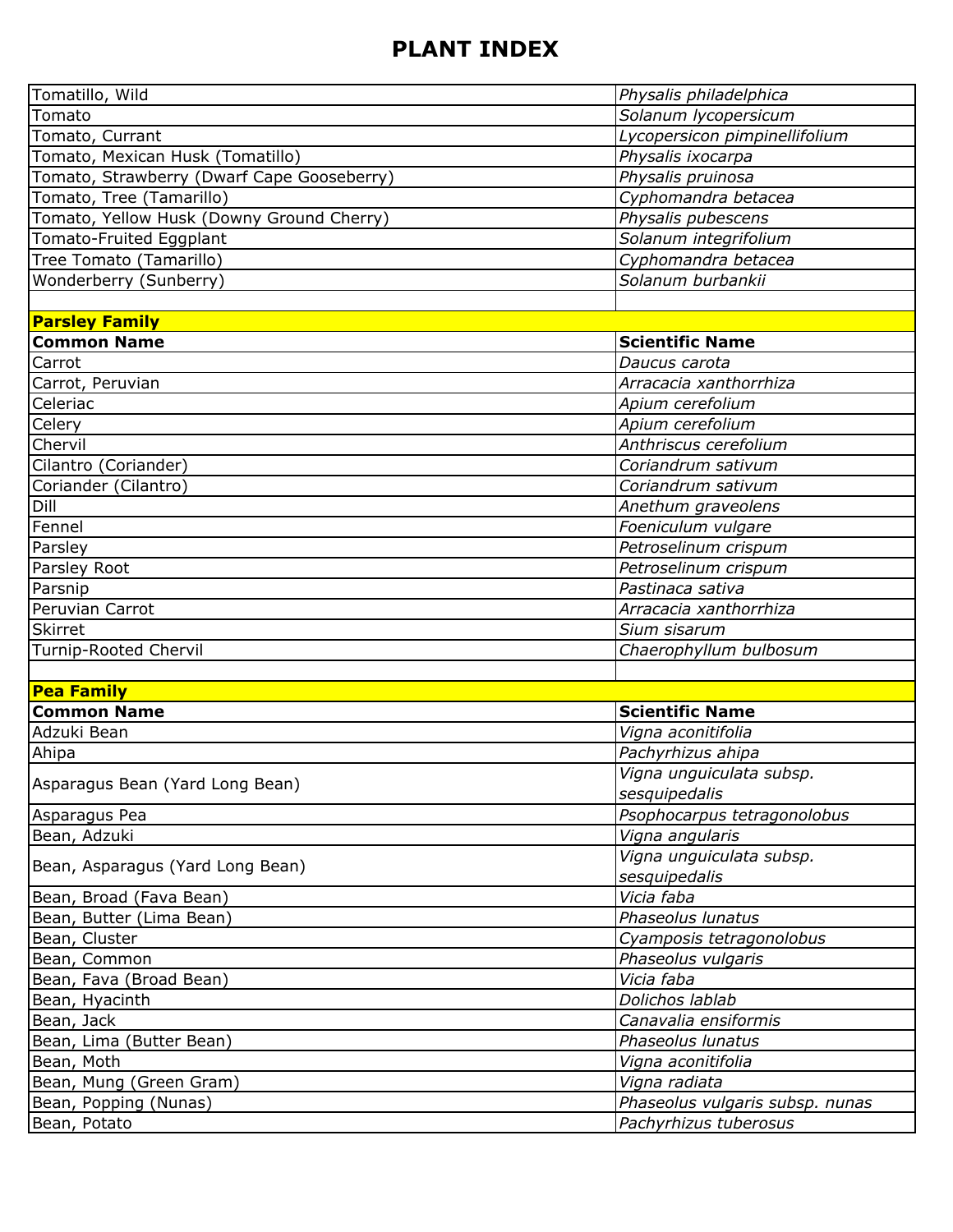| Bean, Rice                       | Vigna umbellata                       |
|----------------------------------|---------------------------------------|
| Bean, Runner                     | Phaseolus coccineus                   |
| Bean, Sword                      | Canavalia gladiata                    |
| Bean, Tepary                     | Phaseolus acutifolius car. Latifolius |
| Bean, Winged                     | Psophocarpus tetragonolobus           |
| Bean, Yam (Jicama)               | Pachyrhizus erosus                    |
|                                  | Vigna unguiculata subsp.              |
| Bean, Yard Long (Asparagus Bean) | sesquipedalis                         |
| Broad Bean (Fava Bean)           | Vicia faba                            |
| Butter Bean (Lima Bean)          | Phaseolus lunatus                     |
| Chick Pea (Garbanzo)             | Cicer arietinum                       |
| Cluster Bean                     | Cyamposis tetragonolobus              |
| Cowpea                           | Vigna unguiculata                     |
| Fava Bean (Broad Bean)           | Vicia faba                            |
| Garbanzo (Chick Pea)             | Cicer arietinum                       |
| Gram, Black                      | Vigna mungo                           |
| Gram, Green (Mung Bean)          | Vigna radiata                         |
| <b>Hyacinth Bean</b>             | Dolichos lablab                       |
| Jack Bean                        | Canavalia ensiformis                  |
| Jicama (Yam Bean)                | Pachyrhizus erosus                    |
| Lentil                           | Lens culinariis                       |
| Lima Bean                        | Phaseolus lunatus                     |
| Moth Bean                        | Vigna aconitifolia                    |
| Mung Bean (Green Gram)           | Vigna radiata                         |
| Nunas (Popping Bean)             | Phaseolus vulgaris subsp. nunas       |
| Pea, Asparagus                   | Psophocarpus tetragonolobus           |
| Pea, Edible Podded               | Pisum sativum                         |
| Pea, Garden                      | Pisum sativum                         |
| Pea, Pigeon                      | Cajanus cajun                         |
| Peanut                           | Arachis hypgaea                       |
| Pigeon Pea                       | Cajanus cajun                         |
| Popping Bean (Nunas)             | Phaseolus vulgaris subsp. nunas       |
| Potato Bean                      | Pachyrhizus tuberosus                 |
| Rice Bean                        | Vigna umbellata                       |
| Runner Bean                      | Phaseolus coccineus                   |
| Soybean                          | Glycine max                           |
| Sword Bean                       | Canavalia gladiata                    |
| Tarwi                            | Lupinus mutabilis                     |
| Tepary Bean                      | Phaseolus acutifolius car. Latifolius |
| Winged Bean                      | Psophocarpus tetragonolobus           |
| Yam Bean (Jicama)                | Pachyrhizus erosus                    |
|                                  | Vigna unguiculata subsp.              |
| Yard Long Bean (Asparagus Bean)  | sesquipedalis                         |
|                                  |                                       |
| <b>Sunflower Family</b>          |                                       |
| <b>Common Name</b>               | <b>Scientific Name</b>                |
| Artichoke (Globe Artichoke)      | Cynara scolymus                       |
| Black Salsify (Scorzonera)       | Scorzonera hispanica                  |
| Burdock, Japanese (Gobo)         | Arcticum lappa                        |
| Cardoon                          | Cynara cardunculus                    |
|                                  |                                       |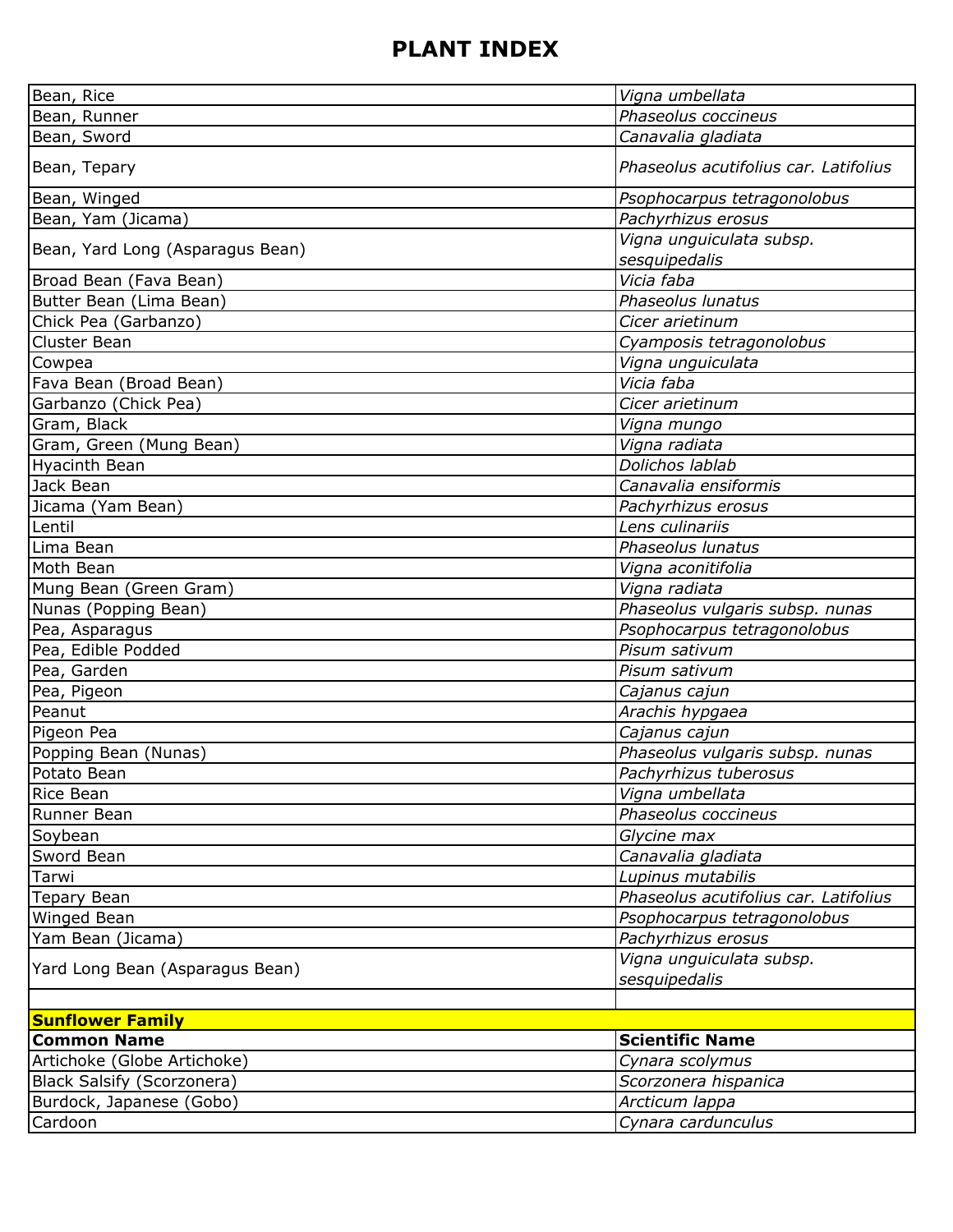| Celtuce                                 | Lactuca sativa              |
|-----------------------------------------|-----------------------------|
| Chicory (Witloof)                       | Cichorium intybus           |
| Chrysanethemum, Garland (Shungiku)      | Chrysanthemum coronarium    |
| Endive                                  | Cichorium endivia           |
| Escarole                                | Cichorium endivia           |
| Globe Artichoke                         | Cynara scolymus             |
| Gobo (Japanese Burdock)                 | Arcticum lappa              |
| Jerusalem Artichoke (Sunchoke, Sunroot) | <b>Helianthus tuberosus</b> |
| Lettuce                                 | Lactuca sativa              |
| Salisfy, Wild                           | Tragopogon porrifolius      |
| Salsify                                 | Tragopogon porrifolius      |
| Salsify, Black (Scorzonera)             | Scorzonera hispanica        |
| Scorzonera (Black Salsify)              | Scorzonera hispanica        |
| Shungiku (Garland Chrysanthemum)        | Chrysanthemum coronarium    |
| Sunchoke (Jerusalem Artichoke, Sunroot) | <b>Helianthus tuberosus</b> |
| Sunflower                               | Helianthus annuus           |
| Sunroot (Sunchoke, Jerusalem Artichoke) | <b>Helianthus tuberosus</b> |
| Witloof (Chicory)                       | Cichorium intybus           |
| Yacon                                   | Polymnia sonchifolia        |
|                                         |                             |
| <b>Misc. Edibles</b>                    |                             |
| <b>Common Name</b>                      | <b>Scientific Name</b>      |
| Artichoke, Chinese                      | Stachys affinis             |
| Asparagus                               | Asparagus officinalis       |
| Basil*                                  | Iocimum basilicum           |
| <b>Broom Corn</b>                       | Sorghum bicolor             |
| Chinese Artichoke                       | Stachys affinis             |
| Corn                                    | Zea mays                    |
| Corn Salad, Common                      | Valerianella locusta        |
| Corn Salad, Italian                     | Vaerianella eriocarpa       |
| Devil's Claw (Unicorn Plant)            | Martynia annua              |
| Devil's Claw (Unicorn Plant)            | Proboscidea fragrans        |
| Devil's Claw (Unicorn Plant)            | Proboscidea louisianica     |
| French Sorrell*                         | Rumex scutatus              |
| Garden Sorrel*                          | Rumex acetosa               |
| Italian Corn Salad                      | Vaerianella eriocarpa       |
| Malabar Spinach                         | Baella alba                 |
| Miner's Lettuce*                        | Claytonia parvifolia        |
| Mountain Sorrel*                        | Rumex alpinus               |
| New Zealand Spinach*                    | Tetragonia tetragonioides   |
| Okra                                    | Abelmoschus esculentus      |
| Perilla*                                | Perilla frutescens          |
| Purslane*                               | Portulaca oleracea          |
| Rhubarb                                 | Rhuem rhabarbarum           |
| Sorghum*                                | Sorghum bicolor             |
| Sorrel, Garden*                         | Rumex acetosa               |
| Sorrel, Mountain                        | Rumex alpinus               |
| Spinach, Malabar                        | Baella alba                 |
| Spinach, New Zealand*                   | Tetragonia tetragonioides   |
| <b>Sweet Potato</b>                     | Ipomoea batatas             |
| Unicorn Plant (Devil's Claw)            | Martynia annua              |
|                                         |                             |